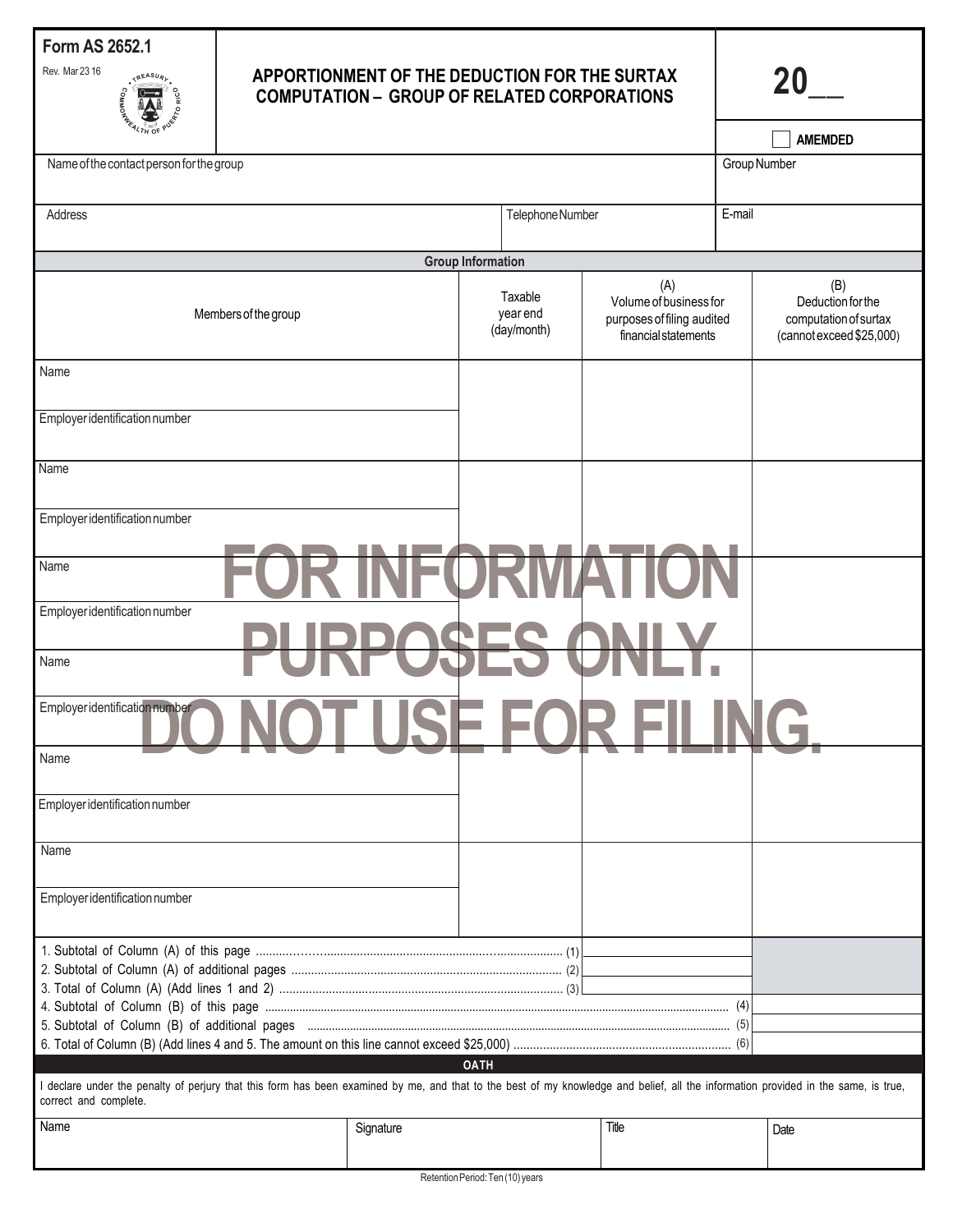Rev. Mar 23 16 Form AS 2652.1 - Page 2

| Apportionment of the Deduction for the Surtax Computation - Group of Related Corporations                  | Page<br>of                         |                                                                                     |                                                                               |
|------------------------------------------------------------------------------------------------------------|------------------------------------|-------------------------------------------------------------------------------------|-------------------------------------------------------------------------------|
| Members of the group                                                                                       | Taxable<br>year end<br>(day/month) | (A)<br>Volume of business for<br>purposes of filing audited<br>financial statements | (B)<br>Deduction for the<br>computation of surtax<br>(cannot exceed \$25,000) |
| Name                                                                                                       |                                    |                                                                                     |                                                                               |
| Employer identification number                                                                             |                                    |                                                                                     |                                                                               |
| Name                                                                                                       |                                    |                                                                                     |                                                                               |
| Employer identification number                                                                             |                                    |                                                                                     |                                                                               |
| Name                                                                                                       |                                    |                                                                                     |                                                                               |
| Employer identification number                                                                             |                                    |                                                                                     |                                                                               |
| Name                                                                                                       |                                    |                                                                                     |                                                                               |
| <b>FOR INFORMATION</b><br>Employer identification number                                                   |                                    |                                                                                     |                                                                               |
| Name<br>PURPOSES ONLY.<br>Employer identification number                                                   |                                    |                                                                                     |                                                                               |
| Name<br>Employer identification number                                                                     |                                    | USE FOR FILING.                                                                     |                                                                               |
| Name                                                                                                       |                                    |                                                                                     |                                                                               |
| Employer identification number                                                                             |                                    |                                                                                     |                                                                               |
| Name                                                                                                       |                                    |                                                                                     |                                                                               |
| Employer identification number                                                                             |                                    |                                                                                     |                                                                               |
| Name                                                                                                       |                                    |                                                                                     |                                                                               |
| Employer identification number                                                                             |                                    |                                                                                     |                                                                               |
| Name                                                                                                       |                                    |                                                                                     |                                                                               |
| Employer identification number                                                                             |                                    |                                                                                     |                                                                               |
| 7. Subtotal of this page (Transfer the subtotal of Column (A) to page 1, line 2 and the subtotal of Column |                                    |                                                                                     |                                                                               |